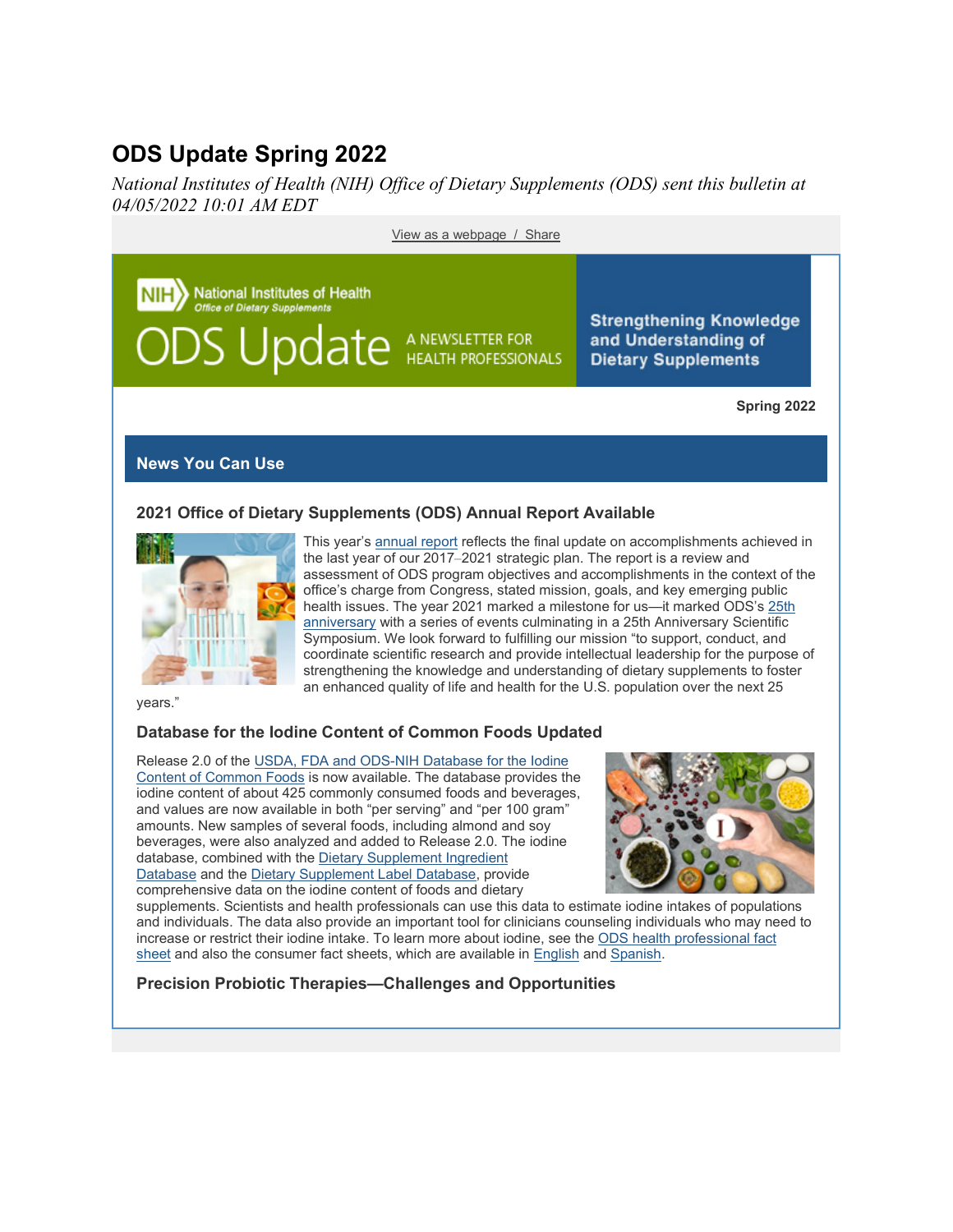

*Tuesday, April 26–Wednesday, April 27, 2022, 10:00 a.m. to 5:30 p.m. (ET)*

ODS is partnering with the National Center for Complementary and Integrative Health (NCCIH) and other National Institutes of Health (NIH) Institutes on this highly-anticipated and impactful [virtual workshop.](https://www.nccih.nih.gov/news/events/precision-probiotic-therapies-challenges-and-opportunities?nav=govd&utm_medium=email&utm_source=govdelivery) Whether you're a scientist in the field of probiotics, live biotherapeutic products, or gut microbiome, or a researcher who works outside these fields but is interested in the topic, you will find this workshop to be informative. [Registration is required.](https://www.eventbrite.com/e/precision-probiotic-therapies-challenges-and-opportunities-tickets-252269533967?utm_medium=email&utm_source=govdelivery) This free workshop will be livestreamed and archived as an NIH VideoCast past event.

## **42nd National Nutrient Databank Conference (NNDC)**

*Monday, May 16–Wednesday, May 18, 2022*

Johanna Dwyer, D.Sc., R.D., will give a keynote presentation titled "Do Adult Multivitamin/Mineral Supplements Fill Critical Nutrient Gaps?" and will discuss ODS databases at this virtual event. [NNDC](https://www.nutrientdataconf.org/conference?utm_medium=email&utm_source=govdelivery) convenes researchers, doctors, health professionals, nutritionists, and others to consider a variety of important topics related to food composition databases.

## **ODS Seminar Series**

[Seminars](https://events-support.com/Documents/ODS_Seminar_Series_2021_2022_Schedule.pdf?utm_medium=email&utm_source=govdelivery) by experts who conduct research on dietary supplements, nutrition, and related issues are hosted by ODS throughout the year. The seminar series is available by webinar only. [Contact](mailto:ODS@nih.gov) ODS to receive viewing information.

*Wednesday, May 18, 2022, 11:00 a.m.–12:00 p.m. (ET)* **Slowing Down Fibrosis in the Aging Heart—Anti-Inflammatory Approaches With Supplements and Other Compounds** Mark Entman, M.D., Katarzyna A. Cieslik, Ph.D., George E. Taffet, M.D.—Baylor College of Medicine, Houston, TX.



This seminar is co-sponsored by the Trans-NIH Resilience Working Group.

## **Dietary Supplement Research Practicum**



*Monday, May 23–Wednesday, May 25, 2022*

The [Mary Frances Picciano Dietary Supplement Research Practicum](https://odspracticum.od.nih.gov/?utm_medium=email&utm_source=govdelivery) will be held virtually. The 3-day practicum is designed for faculty, students, and practitioners who have a serious interest in this subject. It will provide a thorough overview and grounding about issues, concepts, unknowns, and controversies about dietary

supplements and supplement ingredients. The practicum will also emphasize the importance of scientific investigations to evaluate the efficacy, safety, and value of these products for health promotion and disease prevention, and will discuss how to carry out this type of research. [Register now.](https://odspracticum.od.nih.gov/awards.aspx?utm_medium=email&utm_source=govdelivery)

## **Nutrition as Prevention for Improved Cancer Health Outcomes**

*Tuesday, July 26–Thursday, July 28, 2022, 12:00 p.m.–5:00 p.m. (ET)*

The Office of Disease Prevention will hold a 3-day [Pathways to](https://prevention.nih.gov/research-priorities/research-needs-and-gaps/pathways-prevention/nutrition-prevention-improved-cancer-health-outcomes?utm_campaign=P2PNutritionCancerHealth&utm_medium=email&utm_source=govdelivery)  [Prevention](https://prevention.nih.gov/research-priorities/research-needs-and-gaps/pathways-prevention/nutrition-prevention-improved-cancer-health-outcomes?utm_campaign=P2PNutritionCancerHealth&utm_medium=email&utm_source=govdelivery) workshop to address key questions about nutritional interventions for preventing negative outcomes of cancer treatment: What is the effect of nutritional intervention before and during cancer treatment in adults at risk of cancerassociated malnutrition? Do the effects of nutritional intervention vary by cancer type, cancer stage, or treatment type? What is the effect of nutritional intervention on symptoms in adults undergoing cancer treatment? Do the effects vary by age or population group? In adults with excess weight or obesity, what is the effect of intentional weight loss before or during cancer treatment? Are nutritional

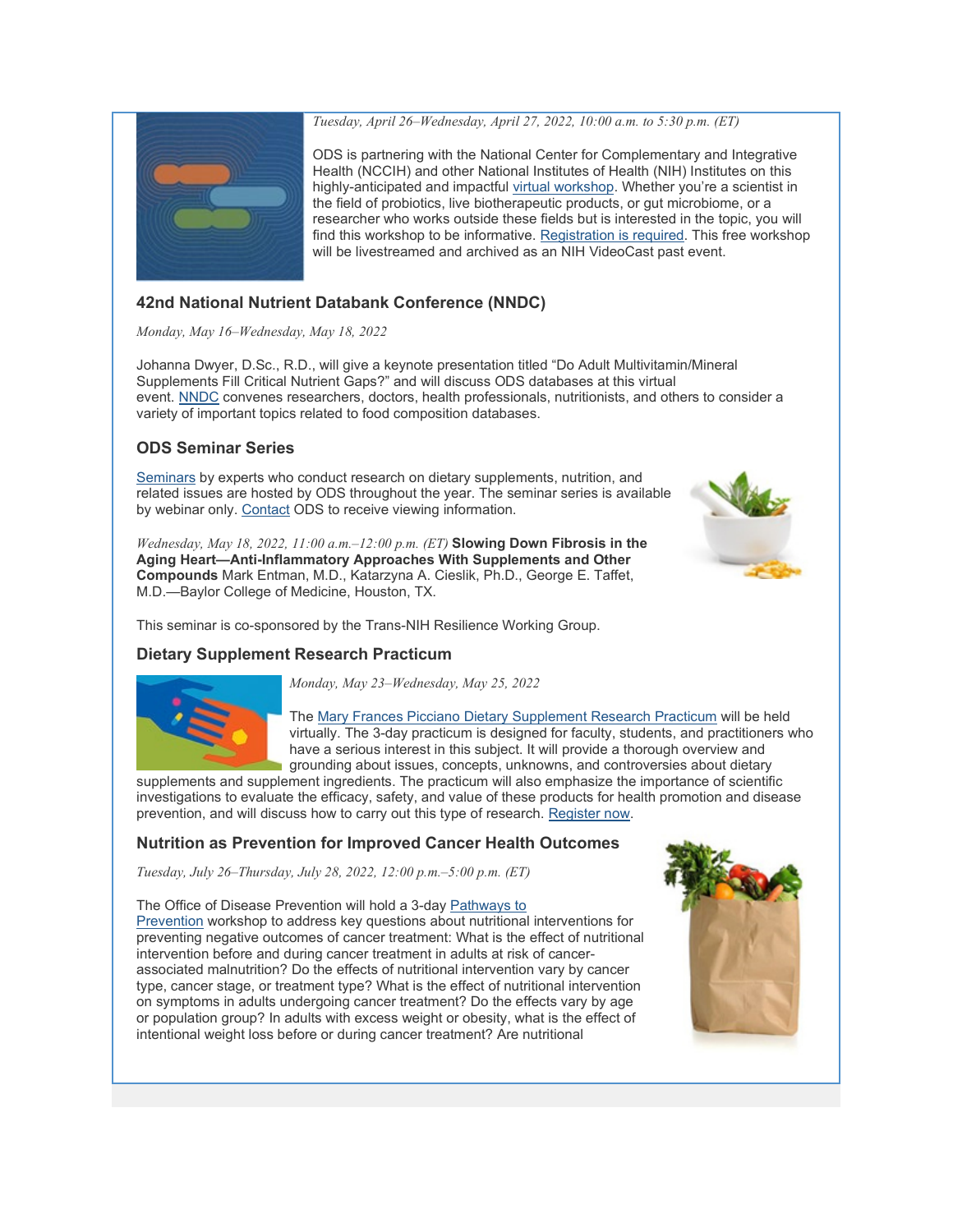interventions cost effective? What evidence is needed to make the business case for providing nutritional services in outpatient cancer centers? [Registration is required.](https://prevention.nih.gov/research-priorities/research-needs-and-gaps/pathways-prevention/nutrition-prevention-improved-cancer-health-outcomes?utm_campaign=P2PNutritionCancerHealth&utm_medium=email&utm_source=govdelivery)

#### **New/Revised ODS Dietary Supplement Fact Sheets**

- **Vitamin A and Carotenoids** for [health professionals](https://ods.od.nih.gov/factsheets/VitaminA-HealthProfessional/?utm_medium=email&utm_source=govdelivery) (comprehensive revision)
- **Calcium** for consumers in [Spanish](https://ods.od.nih.gov/factsheets/Calcium-DatosEnEspanol/?utm_medium=email&utm_source=govdelivery) (comprehensive revision)
- **Dietary Supplements in the Time of COVID-19** for consumers in [Spanish](https://ods.od.nih.gov/factsheets/COVID19-DatosEnEspanol/?utm_medium=email&utm_source=govdelivery) (update)
- **Probiotics** for consumers in [Spanish](https://ods.od.nih.gov/factsheets/Probiotics-DatosEnEspanol/?utm_medium=email&utm_source=govdelivery) (update)
- **Zinc** for consumers in [Spanish](https://ods.od.nih.gov/factsheets/Zinc-DatosEnEspanol/?utm_medium=email&utm_source=govdelivery) (update)
- **Vitamin B12** for [health professionals](https://ods.od.nih.gov/factsheets/VitaminB12-HealthProfessional/?utm_medium=email&utm_source=govdelivery) (update)
- **Fluoride** for [health professionals](https://ods.od.nih.gov/factsheets/Fluoride-HealthProfessional/?utm_medium=email&utm_source=govdelivery) (update)
- **lodine** for **health** professionals (update)
- **Magnesium** for [health professionals](https://ods.od.nih.gov/factsheets/Magnesium-HealthProfessional/?utm_medium=email&utm_source=govdelivery) (update)
- **Multivitamin/mineral Supplements** for [health professionals](https://ods.od.nih.gov/factsheets/MVMS-HealthProfessional/?utm_medium=email&utm_source=govdelivery) (update)

#### **ODS in the Media**

**Carol Haggans, M.S., R.D.,** was interviewed by Soo Kim in a Newsweek article titled *[The Best Time to Take](https://www.newsweek.com/best-time-take-magnesium-supplements-sleep-anxiety-1686365?utm_medium=email&utm_source=govdelivery)  [Magnesium for Anxiety, Sleep and Relaxation](https://www.newsweek.com/best-time-take-magnesium-supplements-sleep-anxiety-1686365?utm_medium=email&utm_source=govdelivery)*, published on March 18, 2022.

**Ms. Haggans** was interviewed by Alexandria Brooks in a Woman's World article titled *[Taking Too Many of](https://www.womansworld.com/posts/vitamins/health-risks-of-magnesium-toxicity?utm_medium=email&utm_source=govdelivery)  [These Mineral-Rich Supplements Could Cause](https://www.womansworld.com/posts/vitamins/health-risks-of-magnesium-toxicity?utm_medium=email&utm_source=govdelivery) Health Troubles*, published on March 17, 2022.

#### **Funding Opportunities**

[PA-20-227:](https://grants.nih.gov/grants/guide/pa-files/PA-20-227.html?utm_medium=email&utm_source=govdelivery) Administrative Supplements for Research on Dietary Supplements (Admin Supp Clinical Trial Not Allowed). The deadline for the next round of applications is October 15, 2022. Budget requests may be for no more than \$100,000 direct costs.

[PAR-20-228:](https://grants.nih.gov/grants/guide/pa-files/PAR-20-228.html?utm_medium=email&utm_source=govdelivery) Pilot Projects Increasing the Impact of the NIH Centers for Advancing Research on Botanicals and Other Natural Products (PI2 CARBON) (R03 Clinical Trials Not Allowed). Resubmissions are due October 14, 2022. Application budgets are limited to \$50,000 in direct costs per year.

Learn about ODS's [funding opportunities and research programs.](https://ods.od.nih.gov/Research/funding.sec.aspx?utm_medium=email&utm_source=govdelivery)

Get timely messages from ODS through Facebook and Twitter. Like us on Facebook, follow us on Twitter!



Like us today & on Facebook.



Follow & our tweets at @NIH\_ODS.

#### **About ODS**

The [Office of Dietary Supplements \(ODS\)](https://ods.od.nih.gov/?utm_medium=email&utm_source=govdelivery) is part of the National Institutes of Health (NIH), the nation's medical research agency—supporting scientific studies that turn discovery into health.